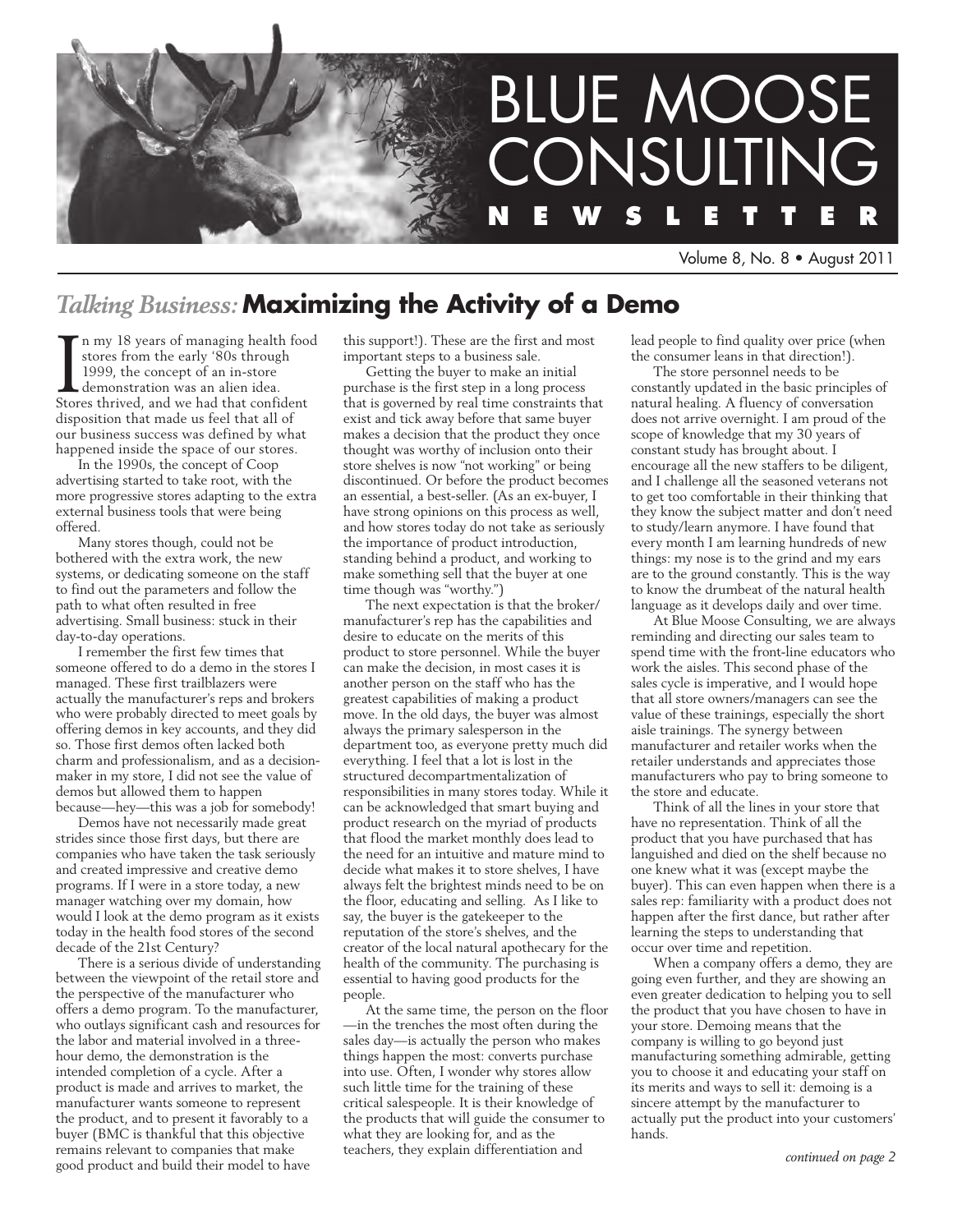#### **Maximizing the Activity** *continued from page 1*

Retailers do not appreciate this effort enough. I will say that this is true for most retailers, as the demo person and their participation in the flow of the store's daily operations are often an after-thought or not even acknowledged. Not only does a demo person rarely get personal and sincere messages of gratitude when they are finished and leaving, but most are frequently viewed as alien workers, looked at with distrusting eyes from afar as they work on an isolated island at their table. That they are performing in-store direct-selling is somehow missed. I cannot say that this is always the case, but it is more often the case than it should be!

I am not criticizing here, because that is to some degree how I looked at those first demonstrators who began this trend twenty years ago. The reality is that the stores do not look at the demonstrator as part of the sales cycle. They do not envision this as an endpoint of a generous system meant to help the stores.

All stores should sit down and have an internal conversation about how demos work in their stores: what they see, what they would like to see, and how they can incorporate this extra free labor into their business success strategies. If this happened, I am certain that both manufacturer and store management would be happy because the demo would most certainly return a tremendous return on investment!

As I said before, the problem is that the stores do not think about the reason that the manufacturers pay for this extra dimension of sales support. The purpose of the demo is to actually assist in sales. The reason that I am so supportive of companies that promote demos, is that demos are an excellent way to get a specialized education on specific products into a store. Most demo people are actually trained to consistently give basic informational bullet points to as many customers as they encounter. Demoing in some ways is about branding certain facts. This is elementary education, and making sure that just the facts get communicated to the shopper. Of course, good demo people go further and do their own continuing education on the product.

It is so interesting to watch the progression of a **Nordic Naturals** demo person. After they have mastered the parroted basic facts that Nordic Naturals almost owns—they are so truthful in the declaration of these manufacturing facts the inspired demo teachers go on to learn more and become real Omega-3 experts. One person informed me a few months after she started working for Nordic and BMC that at a Christmas party she could identify 16 relatives that were now taking Nordic Naturals. With that kind of passion, no wonder Nordic Naturals sells one of every

### **Buy the Best**

#### **Not all astaxanthin is the same. Bluebonnet provides only BioAstin™ astaxanthin in vegetarian softgels in 4 mg size: available only in health food stores.**

BioAstin™ represents a new class of microalgae products with an antioxidant profile and direct functional applications. Nutrex Hawaii is the first company to have launched BioAstin™. And, with an estimated 10,000 species of microalgae, there is a rich variety of products supporting human health waiting for discovery.

BioAstin™ natural astaxanthin is a human dietary supplement with powerful antioxidant benefits. Nutrex Hawaii produces BioAstin™ from microalgae, and it was the first source of astaxanthin for human nutrition that has been reviewed by the U.S. Food and Drug Administration (FDA).

In August 1999, BioAstin™ completed a review by the FDA without objection and was allowed to be sold in the United States as a human dietary supplement. A growing body of scientific literature demonstrates that natural astaxanthin surpasses many of the antioxidant benefits of vitamin C, vitamin E, beta-carotene and other carotenoids.

Research has also shown that natural astaxanthin has up to 550 times the antioxidant activity of vitamin E and 10 times the antioxidant activity of beta-carotene

Bluebonnet's Astaxanthin 4 mg Vegetarian Softgels provide a pharmaceutical-grade, vegetable-based astaxanthin in a complex of other important carotenoids like betacarotene, canthaxanthin and lutein from marine algae (Haematococcus pluvialis) that is sustainably sourced.

#### **The Elementary Pointers of a Nordic Naturals Demo:**

- we are taste-testing our products, because they are great tasting.
- our products are great tasting because they are fresh.
- freshness, along with purity, are essential to a good Omega-3 oil
- Nordic Naturals fish oils supersede all international fish oil standards for purity
- all Nordic fish oils are in the natural triglyceride form
- natural triglycerides are more like eating fish, and provide better absorption
- we offer to have people taste our cod liver oil to disavow old prejudices against this great fish oil. It tastes good because it is fresh
- international experts agree that 500 mg of EPA and DHA daily are considered essential

two bottles of fish oil in the natural channel in the United States today!

The principles that we teach them and expect them to pass along become a part of their lives, and they become walking Omega-3 advocates. I hope that smart managers allow their staff to chat with the demo people for a few minutes every time that the demo person sets up shop: there is always something new that they are teaching!

Likewise, it is amazing to see how ardent and passionate our **Aloe Life** demo people become after they have learned all the ways that the statement "Aloe vera is Foundational" applies to overall health for

everyone. They become health-food aloeholics. Similarly, with **Himalaya Herbal Healthcare**—both with their herbals and with their *Organique by Himalaya*  bodycare products—the demo people become so excited to share the amazing facts that they have learned that they literally spur new sales through their enthusiasm.

One thing that BMC also trains their demo people to do, as importantly, is not to oversell—not to make the products being presented out to be something that they are not. As my staff will tell you with complaints, no one becomes a BMC demo person until they have passed my extensive initial personal training. When a person presents under the BMC name, they must have the professionalism and care for each store that I would expect anyone who works with us would exemplify.

**Vitalah**, makers of *Oxylent*, are proving to be successful in the same model that Nordic Naturals created, as they are generously offering more demos than any other BMC company besides Nordic right now. What could be more enticing than a tasty instant effervescent multiple with Albion® minerals, SOD and catalase, and a fraction of the sweetener of the other, massmarket-saturated competitors? If I were a store in the midst of a tight economy with a tightening market share, I would JUMP at the opportunity to strongly promote companies that were willing to let customers experience their products in my store! This new market strategy has a proven success record, and what a great tool that did not exist in the past.

So our demo people are good. I wish that we had 100 more extra sales people to share around with all our stores. As such, we undoubtedly have one of the largest demo teams in the mid-Atlantic states. For the last five years we have averaged about 21 demo people working for us at a time, hundreds of *continued on page 6*

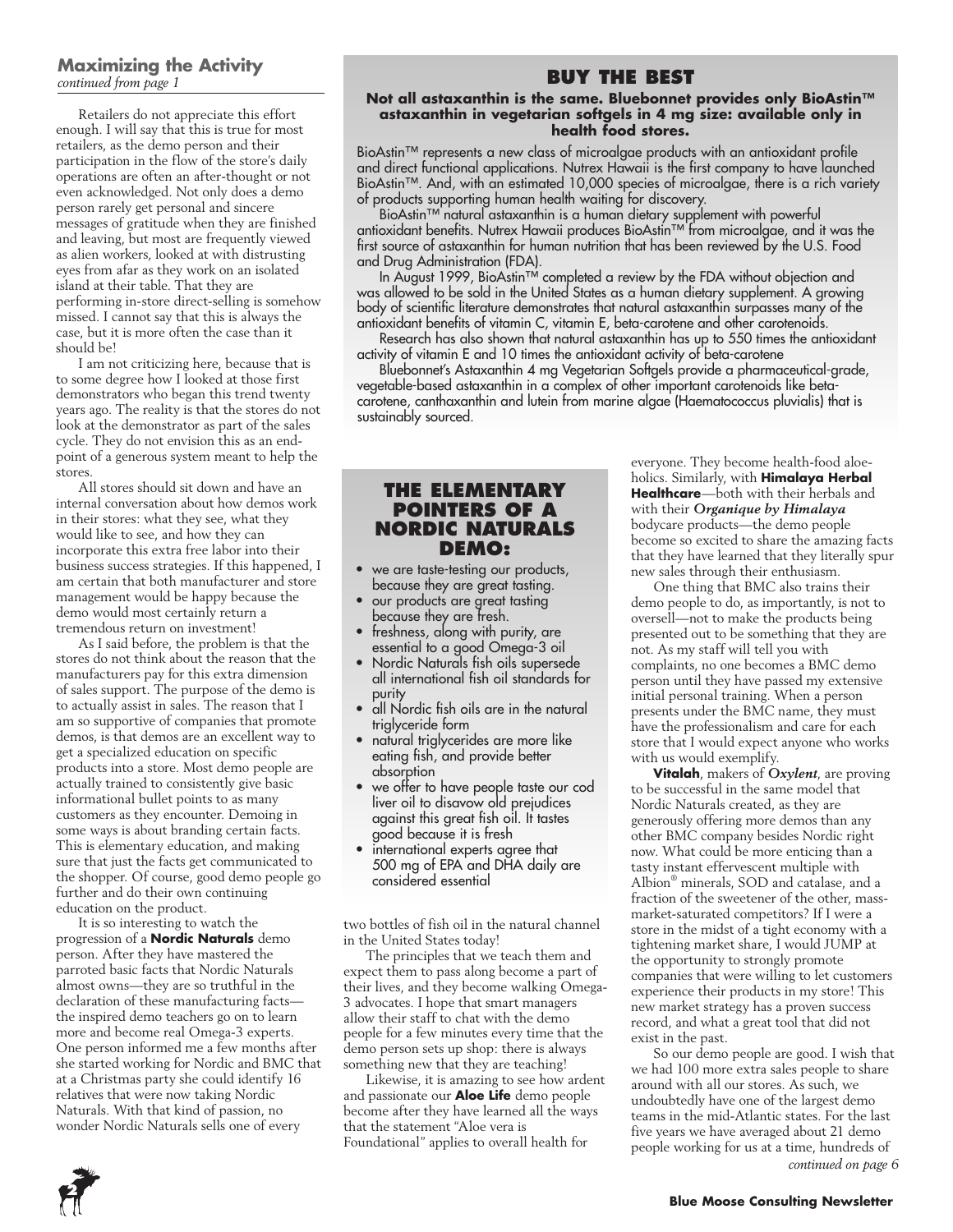

**Your New Best-seller**  24-stacked by the cash register and see them fly announcing **Stress Manager™** 

Adaptogen Compound • 1 oz & 4 oz

Herb Pharm-quality: certified-organically grown Holy Basil leaf, Rhodiola root and Schisandra berry combined with Custom-Wildcrafted™ Eleuthro root and traditionally cultivated Reishi fruiting body (mushroom). A pleasant-tasting, full-spectrum adaptogenic formula that helps the mind and body respond positively to stress

~~~~~~~~~~~~~~~~~~~~~~~~~~~~~ **ALL FIVE HERB PHARM Capsules** 

on sale until August 31 ask your BMC rep for unique merchandising opportunities Super Echinacea™, Pharma Kava™ & NEW Milk Thistle, Saw Palmetto and Goldenseal

#### ~~~~~~~~~~~~~~~~~~~~~~~~~~~~~ **AUGUST PROMOTION**  URINARY TRACT & KIDNEY SUPPORT **20% off products listed below** purchased in 3 eas

• CRANBERRY LIQUID EXTRACT • USNEA LIQUID EXTRACT

• UVA URSI LIQUID EXTRACT • STONEBREAKER COMPOUND GOLDENROD/HORSETAIL COMPOUND



HERBAL HEALTHCARE

**August Sales Promotions Stress & Energy** 

**15% Off products listed** No Minimums

**Pure Herbs & Formulas**

• StressCare**®** 120 + 240 Vcaps • Chyvanprash w/ Honey 500 gm paste • Ashwagandha 60 caplets • Holy Basil 60 Vcaps**®**

### **Skin Care – all Gluten-FREE**

• Nourishing Night Cream • Nourishing Face Moisturizing Lotion • Exfoliating Walnut & Wood Apple Face Scrub • Neem & Turmeric Face Wash

- Hydrating Face Wash
- Invigorating Face Wash

*— this summer sale continues through August 30, 2011* ~~~~~~~~~~~~~~~~~~~~

Don't forget to order the gorgeous free marketing tool *Organique by Himalaya Booklet* for Retailers and Consumers

*Best-selling Pure Herbs Gynmena is back in stock for those summer months!*



*Advertise this Summer Sizzling Sale for summer buyers this month* Stake a claim to consistent sales with this health-food store only line

**Sale items: Buy 3 per SKU, get one FREE** Promo period July 18 – September 9

Liquid l-Carnitine 1100 mg glass bottles, all three flavors: raspberry, vanilla bean orange<br>Targeted Multiples®: 90 caplets, all Veggie Choice®, Ladies Choice®, Men's Choice®<br>Age-Less Choice® Women's 50+, Age-Less Choice® C 1000+ Bioflavonoids caplets 90 + 180 Calcium Citrate PLUS Magnesium Vitamin D3 caplets 90 + 180 Cellular Active® CoQ10 Ubiquinol: all sizes ubiquinol: 25 mg, 50 mg, 100 mg 200 mg Astaxanthin 4 mg vegetarian softgels 30 + 60 Zeaxanthan PLUS Lutein softgels 30 + 60 Age-Less® Trans-Resveratrol Vcaps (all sizes): 100 mg, 250 mg, 500 mg Natural Omega-3 Salmon Oil softgels 90 + 180 Natural Omega-3 chewable DHA softgels (natural fruit flavor) 90s Trimology™ Licorice Flavonoid Oil vegetarian softgels 90s<br>Tonalin® CLA 1000 mg softgels 60 + 90<br>Ultimate Hair & Nail Formula® Vcaps 60 + 90 Age-Less Skin Formula® Vcaps 60 + 120 AHCC® 500 mg Vcaps 30 + 60 Amino Acid 1000 mg caplets 90s l-Arginine 1000 mg caplets 90s BCAA Vcaps (Kof-K Kosher) 120s l-Carnitine [CarniPure™] 500 mg Li-caps 100s l-Glutamine powder 8 oz

Not represented by BMC in NJ Not represented by BMC in NJ, SC **New Labels:** Best-selling Whey Protein Isolate powders will start appearing with an extra fact, "grass fed" now stated on the front panel. Customers will reach for this line that is micro-filtered, not treated with rBGH, no antibiotics. No artificial sweeteners/flavors, no added sugar/fat; low sodium/cholesterol

# NORDIC NATURALS



### *New Product*  the best for our children **Ultimate Omega® Junior** 90 chewable softgels

500 mg, great strawberry taste product # 01798 \$17.97/\$29.95 ages 5 years & up 2 softgels EPA 325/DHA 225 natural triglyceride form for optimal absorption

### **August Promotional Items 20% off**

• All children's products including Gummies and Berries • 02774 Complete Omega 16oz

- 02778 Complete Omega-3.6.9+D 120ct
	- 58781 Arctic-D CLO Lemon 16oz
	- 54783 Arctic-D CLO Orange 8oz
	- 01776 Omega-3.6.9 Junior 4oz
- 01797 Ultimate Omega Fish Gels 60ct

Not represented by BMC in NJ, SC

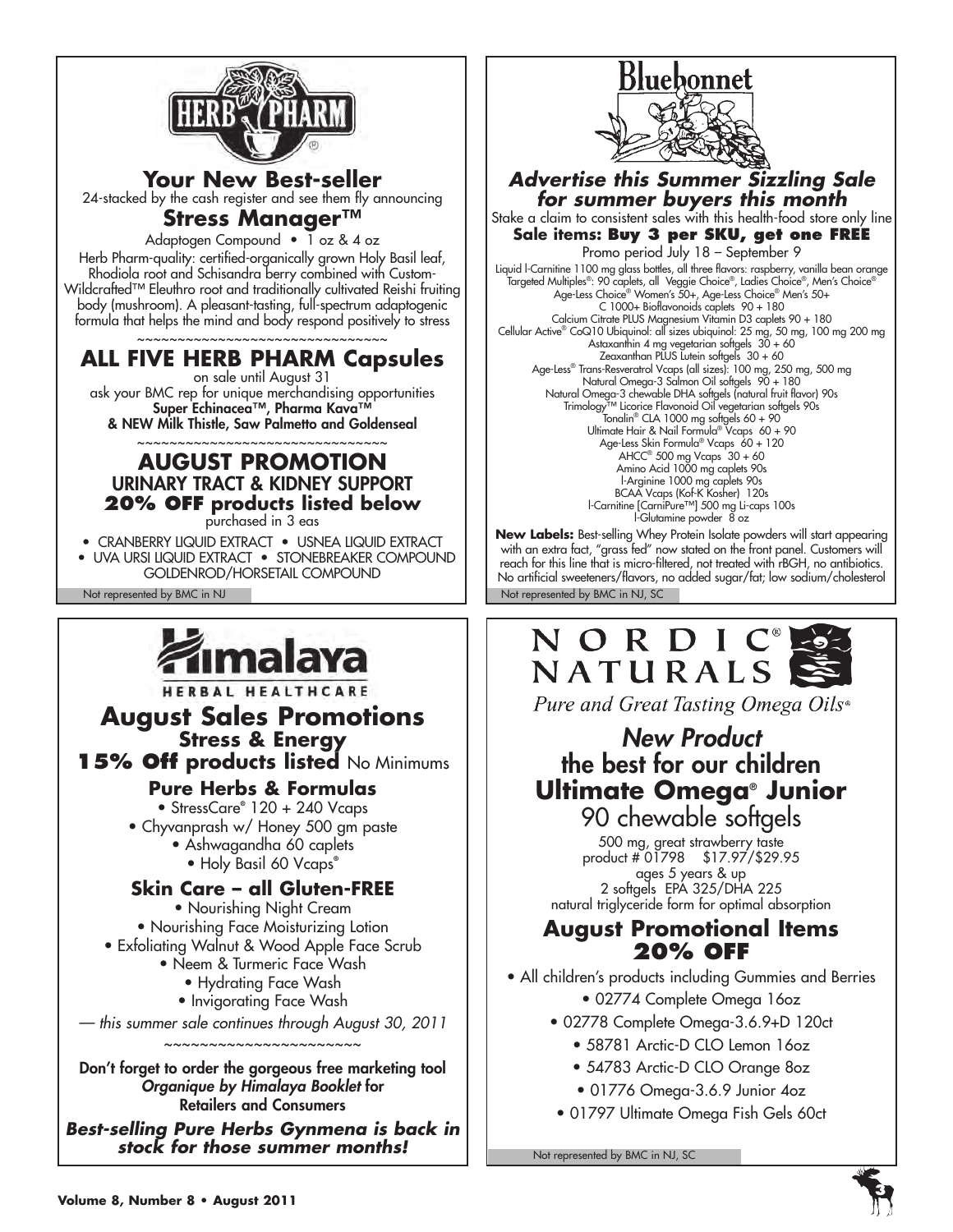

# *Priced to Move* **Yoga Food**

*Natural Yoga Boost Powder Mixture Meal Replacement*

#### **25% OFF\***

**YOGAFOOD** Developed for Yogis to help maintain a strong healthy body, stress relief and pure spirituality.

USDA-Certified Organic by QAI ORAC-value 7040/40 gm (1 serving) Vegan/Vegetarian label on the bottle

- Made with USDA-Organic, Raw, non-GMO, Freeze-dried ingredients
- Juvo is free of soy, gluten, whey, yeast, dairy, artificial sweeteners and flavors
- Juvo Yoga Food has a registered ORAC value of 7,400 ORAC per serving

• Juvo Yoga Food is loaded with antioxidants, alkalizing greens, detoxifying fiber, and calming herbs—all certified organic. Simply add YogaFood™ to any liquid, salad or yogurt

• Premium-version of Original Juvo

• Stress relieving, detoxifying and balancing • most antioxidant protection of all Juvo products

\* this batch of Yoga Food will be short-dated, less than a year



#### **There are 1000s of uses for Olbas Oil.**  *Are you sharing them with your customers?*

Olbas Oil for Colds & Flu, Aches & Pains

Olbas Oil originated in Basel, Switzerland over 100 years ago, and continues to be a European and worldwide favorite. The natural essential oils in Olbas are extracted from six medicinal herbs, which have been the basis of healing in cultures around the world for centuries. These oils are carefully blended by Swiss herbalists, making the Olbas formula truly unique. The synergistic combination of these six essential oils provides amazing sensations to your body at multiple levels. Available in 0.32 (10cc), 0.82 (25cc) &

1.65 fl.oz. (50cc) glass bottles.

*Ingredients: Essential oils of Peppermint, Eucalyptus, Cajeput, Wintergreen, Juniper and Clove.*



### *August Promotion* **Herbal Aloe Ear Drops 15% off 12 units ea**

Herbal Aloe Ear Drops create a pH-balanced environment necessary to the natural healing process of the ear canal. The yellow sap of the Whole Leaf Aloe Vera comforts swelling of the tissue

lining. Extracts of Calendula, Mullein, St. Johns Wort + Rosemary work with the Aloe Vera to help provide relief from trauma in the Ear Canal from Swimmers Ear, Colds, Pain, Vertigo and Annoying Itching. Excellent before & after candling. Herbal scent, not oil or garlic-based. Safe & effective for Children (9-months+) and Adults, Great for Animals too!

#### ~~~~~~~~~~~~~~~~~

View our website www.aloelife.com + see our support literature available on the title bar under *Safety of Aloe Vera*. Read the informative letter from our President Karen Masterson-Koch CN covering the most recent news in regards to Whole Leaf Aloe Vera.





pure essential oils. *Guaranteed effective, genuinely* 

*natural safe herbal and aromatherapy alternatives*



*Now available in a great intro size, perfect timing for the school year*

Now in 30 cap size **Dr Ohhira's Propolis PLUS™**  30 caps \$26.35/\$43.95

Quite simply, one of the most synergistic whole foods formulas around

### **Brazilian Green Propolis**

*Probiotic support from Dr Ohhira's fermented vegetable extract*

> Astaxanthan Flax Oil

Vitamin E with - Tocopherol + complete Tocotrienol

• certified vegetarian

• supports nutrient absorption, stimulates friendly bacteria in the gut\*

• targets immune system response, digestive support and inflammation cycle\*

\*statement not evaluated by the FDA, nor intended to diagnose, treat, cure or prevent any disease.





*Finest Quality Hair, Body and Skincare Accessories*

Same quality, now from a more renewable source

# **GO GREEN WITH US**

Only 100% BAMBOO Wood is used for all our Wood handle Products.

All Paper Packaging is Biodegradable and made with Recycled paper.

### ~~~~~~~~~~~~ *Remember*

The Hair Doc also sells NEW Hair ties, as well as Pet Grooming Brushes, and a complete set of superior-quality bath & bodycare products

Not represented by BMC in NC, NJ, PA

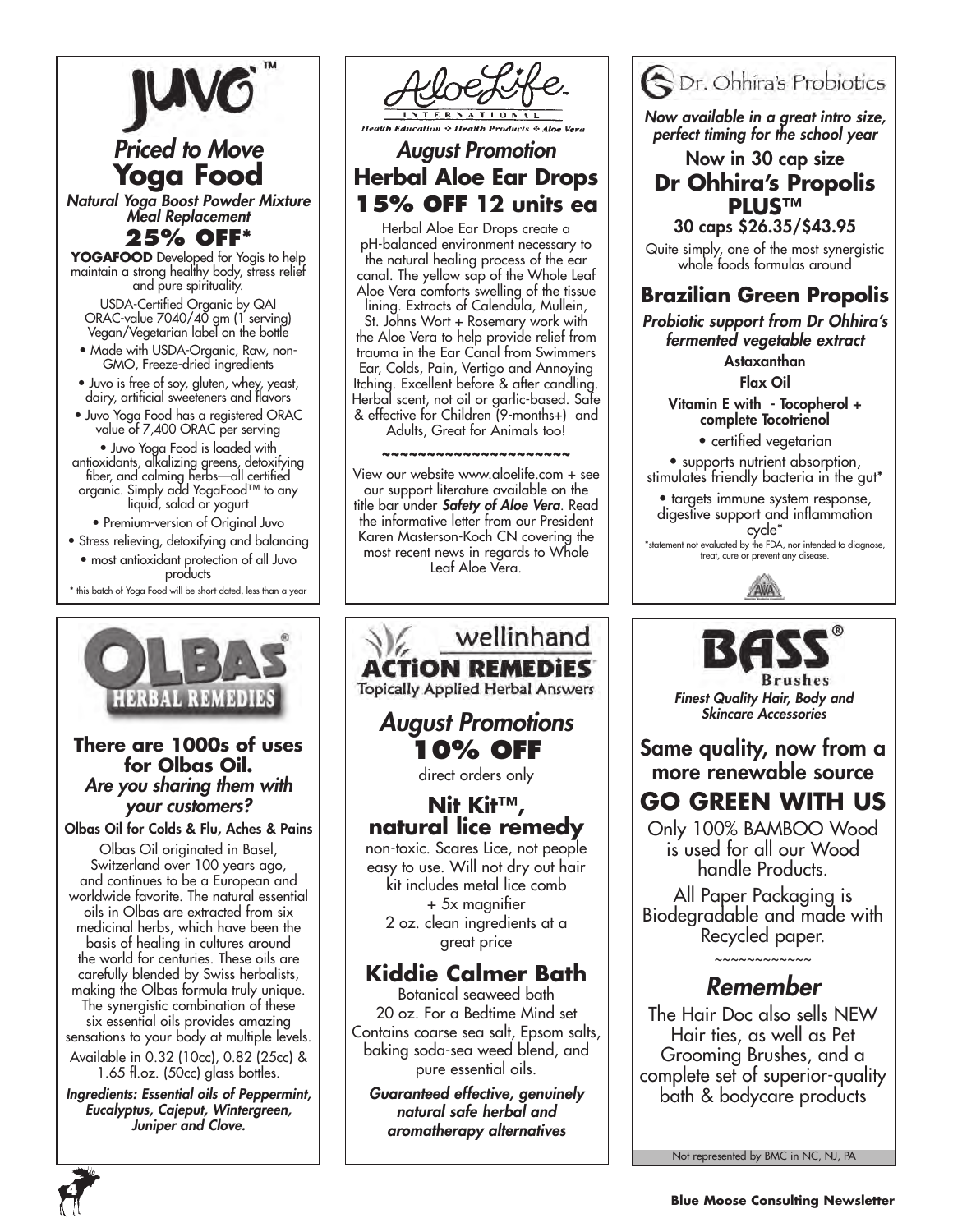

## immune **HEALTH BASICS**

CLINICALLY PROVEN IMMUNE SUPPORT

*Be Generous to Your Communities' Health this Summer:*  **Promote Wellmune WGP**®

#### New research on Immune Health Basic's Beta Glucans Published in Nature magazine. "Structure matters"

April  $27, 2011 - A$  new study using Wellmune WGP® was published as the cover story in the science magazine, *Nature*.

~~~~~~~~~~~~~~~~~~~~~

Wellmune WGP® is a food-grade, immune-health ingredient for functional foods, beverages and supplements in more than 30 countries.

# **PERFECT® ORGANICS**

### *Is all Shea Butter the same?*

Shea Butter has certainly become a known commodity in the beauty, skin health arena. But how is this shea butter processed and presented? Perfect Organics offered one of the first and the cleanest shea butters on the market

several years before America caught wind of this healing skin food from Africa . Perfect Organics products are completely free of fillers, synthetic chemical and coloring agents, and they do not hide the shea butter under fragrances and additives that are found in most shea butter products. Perfect Organics never heats their shea butter, thereby retaining this tree nuts excellent healing nutrients. Finally, Perfect Organics shea

butter only uses organic essential oils. Take the Shea Butter challenge: ask your BMC sales rep to have you sample this shea butter, and you will see why people who want the best product and the best value ask for Perfect Organics by name

~~~~~~~~~~~~~~~~~~~~~~

*"In order to call ourselves perfect, we had to be perfect in every aspect from our ingredients to our production process," said Perfect Organics CEO Debra Claire. "We are committed to using the most pure, organic ingredients and healthful production techniques to promote the long term health of the skin, the body and environment."* VEGAN

# **MushroomScience**

#### **Why a Hot Water Extract?**

**All** of the independent scientific studies on medicinal mushrooms are based on the use of hot water extracts.

**All** of the references from Traditional Chinese Medicine recommend hot water extraction when preparing medicinal mushrooms.

 With absolute consensus on this issue from two distinctly different healing traditions, why recommend hot water extraction? The answer is simple and is based on two factors.

BIOAVAILABILITY – The immune-supporting polysaccharides common to all medicinal mushrooms + mushroom mycelium are found inside of the cell walls. However, the cell walls of the mushrooms + mushroom mycelium are made from an indigestible fiber called "chitin" [the same material a lobster shell is made of]. Hot water extraction is the only clinically-validated method for breaking these polysaccharides out of the

indigestible cell walls.

CONCENTRATION – The immune supporting polysaccharides found in the cell walls of mushrooms and mushroom mycelium comprise only 0.5-2% of the total mass by dry weight (depending on the mushroom), not enough to have effect even if they were bioavailable. Most hot water mushroom/mycelium extracts are at least a 20:1 concentration.

 Hot water extraction dissolves the indigestible fiber (chitin), allowing the fiber to be removed from the extract when the water is removed. This process concentrates the polysaccharides to the effective levels identified in the published research.



Nurturing Naturally Since 1987

Stores that excel with Homeopathic medicines integrate them into their structure-function sets

*Expand your Women's Health & Children's sets this month with excellent sales!*

*Newton Monthly Promo for August:* **20% discount for quantity of 6+ per SKU on the following complexes:**

Breast Help (N064) Feminine Comfort (N046) Morning Sickness (N062) Kids Vaccination~Illness Assist (F098)

*Breast Help:* Helps promote breast health and relieve tenderness, cracked nipples and inflammation. Many of the single remedies in this complex are known to also promote milk production in nursing mothers.

*Feminine Comfort:* Helps relieve vaginal itching, burning, swelling, dryness, pain and offensive discharge. If a yeast infection is present, add NEWTON's Candida ~ Yeast

Not represented by BMC in NC, SC



### **The correct term is Silver Hydrosol**

Unlike colloidal silver, a silver-hydrosol contains only two things:

• Pharmaceutical grade purified water

• and 99.999% pure silver in suspension. The silver in a silver-hydrosol must be in its

active state, or species. In a silver-hydrosol, this designation is  $Ag(n)$  1+.

Colloidal silvers, on the other hand, may inadvertently or purposefully contain silver compounds (salts or proteins) or other contaminants that bind the silver into a largely inactive state. The active state (albeit a small percentage)

in a silver compound derives from its dissociation constant, which refers to the occasional cation that is

released from a bound state, designated as Ag1+. A silver hydrosol is the purest state that can be achieved within the colloidal family, which we refer to as a

hydrosol suspension.<br>As for colloidal silvers, the silver properties may still be<br>present, but with significantly lower levels of activity and<br>functionality compounded by metabolic accumulation.<br>To understand more about it

Immunogenic Research Foundation<br>
[http://www.imref.org/]<br>
Natural-Immunogenics is the only manufacturer<br>
that actually has 3rd-party confirmation of its active<br>
silver-hydrosol species, approaching 97%. Natural-<br>
Immunogen

Not represented by BMC in NC, SC, NJ, eastern PA

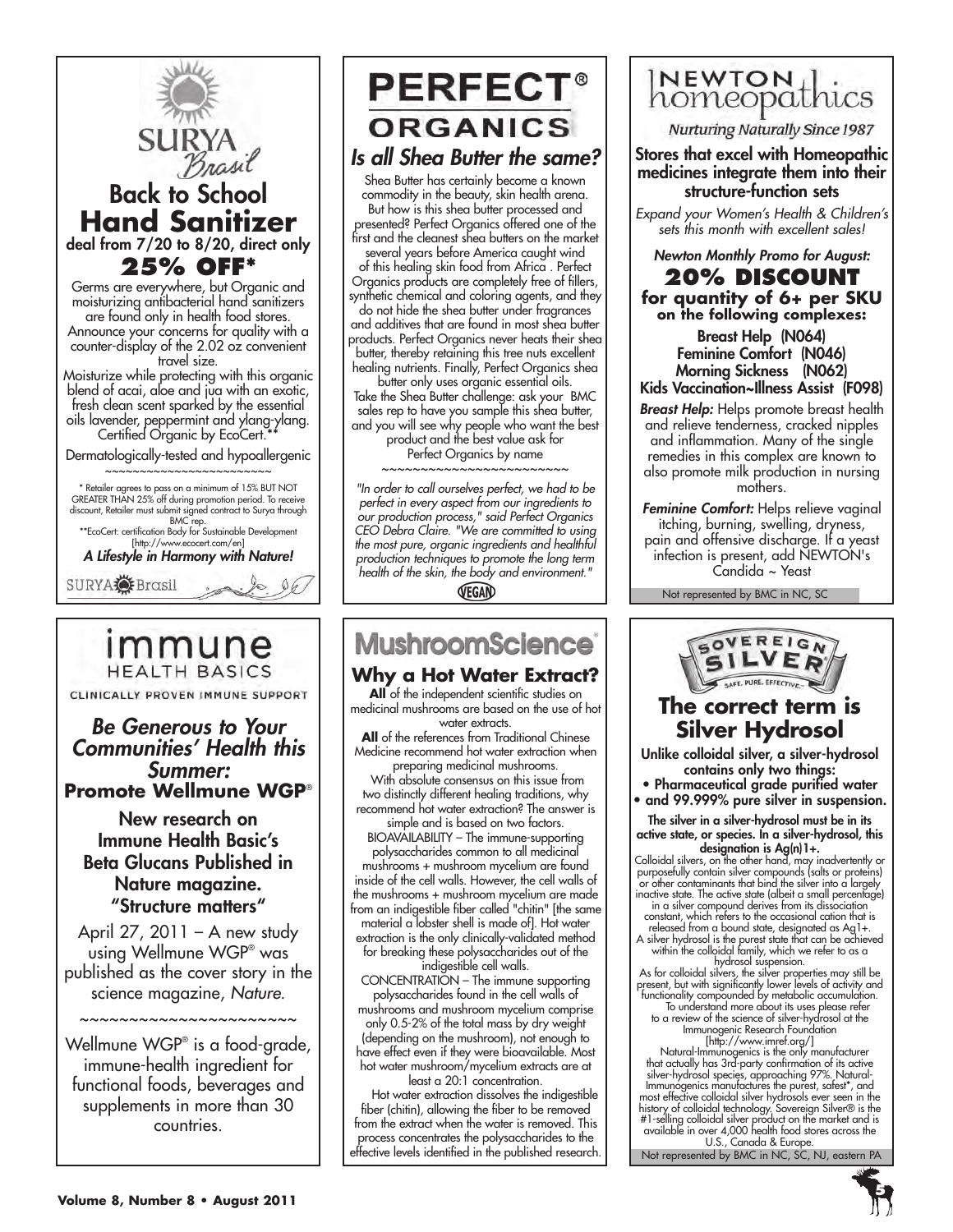#### **Maximizing the Activity** *continued from page 1*

demos every month, and we know this is not enough to go around.

To step back again, stores must realize that demo people are an asset, and an expensive way to provide personalized sales support in a store for a three hour period. This is an expensive proposition for a manufacturer (and to be honest, I am not about to pay demo people salary out of the BMC income: all these demos are dollars afforded by the manufacturers). Pretty generous on their part if you ask me.

Demo people are paid good money and we expect them to be exemplary advocates and educators. In most cases they are well trained in specialized sales modules and branding messages. On average, the calculation roughly goes that a manufacturer has to recoup about \$600 wholesale worth of sales to make the typical demo profitable to them. That is a resounding high price and gamble.

Looking at Nordic Naturals, which annually spend over \$1 million on their demo projects, it proves that a proper investment in demoing can increase business in a short time-frame by 80 to 800 times what it used to be. Good demoing has made Nordic Naturals the most trusted name in nutritional supplementation to the American consumer.

### **Buy the Best**

Not all astaxanthin is the same. **Bluebonnet** provides only BioAstin™ astaxanthin in vegetarian softgels in 4 mg size: available only in health food stores.

BioAstin™ represents a new class of microalgae products with an antioxidant profile and direct functional applications. Nutrex Hawaii is the first company to have launched BioAstin™. And, with an estimated 10,000 species of microalgae, there is a rich variety of products supporting human health waiting for discovery.

BioAstin™ natural astaxanthin is a human dietary supplement with powerful antioxidant benefits. Nutrex Hawaii produces BioAstin™ from microalgae, and it was the first source of astaxanthin for human nutrition that has been reviewed by the U.S. Food and Drug Administration (FDA).

In August 1999, BioAstin™ completed a review by the FDA without objection and was allowed to be sold in the United States as a human dietary supplement. A growing body of scientific literature demonstrates that natural astaxanthin surpasses many of the antioxidant benefits of vitamin C, vitamin E, beta-carotene and other carotenoids.

Research has also shown that natural astaxanthin has up to 550 times the antioxidant activity of vitamin E and 10 times the antioxidant activity of beta-carotene

Bluebonnet's Astaxanthin 4 mg Vegetarian Softgels provide a pharmaceutical-grade, vegetable-based astaxanthin in a complex of other important carotenoids like betacarotene, canthaxanthin and lutein from marine algae (Haematococcus pluvialis) that is sustainably sourced.

Sometimes I marvel at how a buyer can casually jump on another new fish oil line and rationalize that the Omega-3 category is so big so why not diversify, when there is a strong argument to be made that Nordic Naturals—with their attention to education, marketing and demoing—made the category the profit center that it is today.

No company in the industry does demoing better than Nordic Naturals. While New Chapter and Garden of Life and Renew Life may get close to Nordic in the intensity of their marketing efforts, it is Nordic Naturals that is ingraining the positive messages of scientifically-based facts about proper nutrition with Omega-3s to customers literally over 350 hours a month minimum in health foods stores all throughout the mid-Atlantic. And please note, every statement said to customers by

*continued on next page*



percentage of organic ingredients available in a sunscreen—over 82%!

Goddess Garden continues to innovate by recently introducing the first organic, chemical-free sunscreen in a spray. Currently Goddess Garden's family of suncare products include adult, children and babies. Not represented by BMC in NC



industry. Albion is the first bis-glycinate chelate manufacturer to be approved by EFSA, European Food Safety Authority.

• Fast Absorption through effervescent technology allows for nearly 100% immediate absorption

• The enzymes, SOD and Catalase, work together to promote the conversion of toxins into beneficial oxygen and water, enhancing cellular oxygenation. These enzymes are microencapsulated to prevent digestion until they reach the small intestine for easy absorption.



#### **Upgrade your Essential Oils selections this Fall**

Aromaland has been offering therapeuticquality essential oils, organic essential oils and exquisitely noted essential oils blends since 1986. Depending on the species, the location,

the ground and weather conditions, the environmental circumstances and the expertise and care given by the farmer and the distiller, the oil of the same plant can vary strongly from supplier to supplier. Essential oils are the plant's Soul.

 The aromatherapist and the good nose knows quality when they smell it! From positive feedback for carrying a line that offers incredible scents, to creating a new niche with the aromatherapy crowd, your store should be the home of Aromaland.

- Aromatherapy Supplies
- Single Note Essential Oils [over 150]
	- Organic Essential Oils
		- Essential Oil Blends
	- Water-soluble Aqua Essentials

• all are GCMS-tested in state of the art Q/A facilities *Aromaland® —The Essence of Well-Being®*

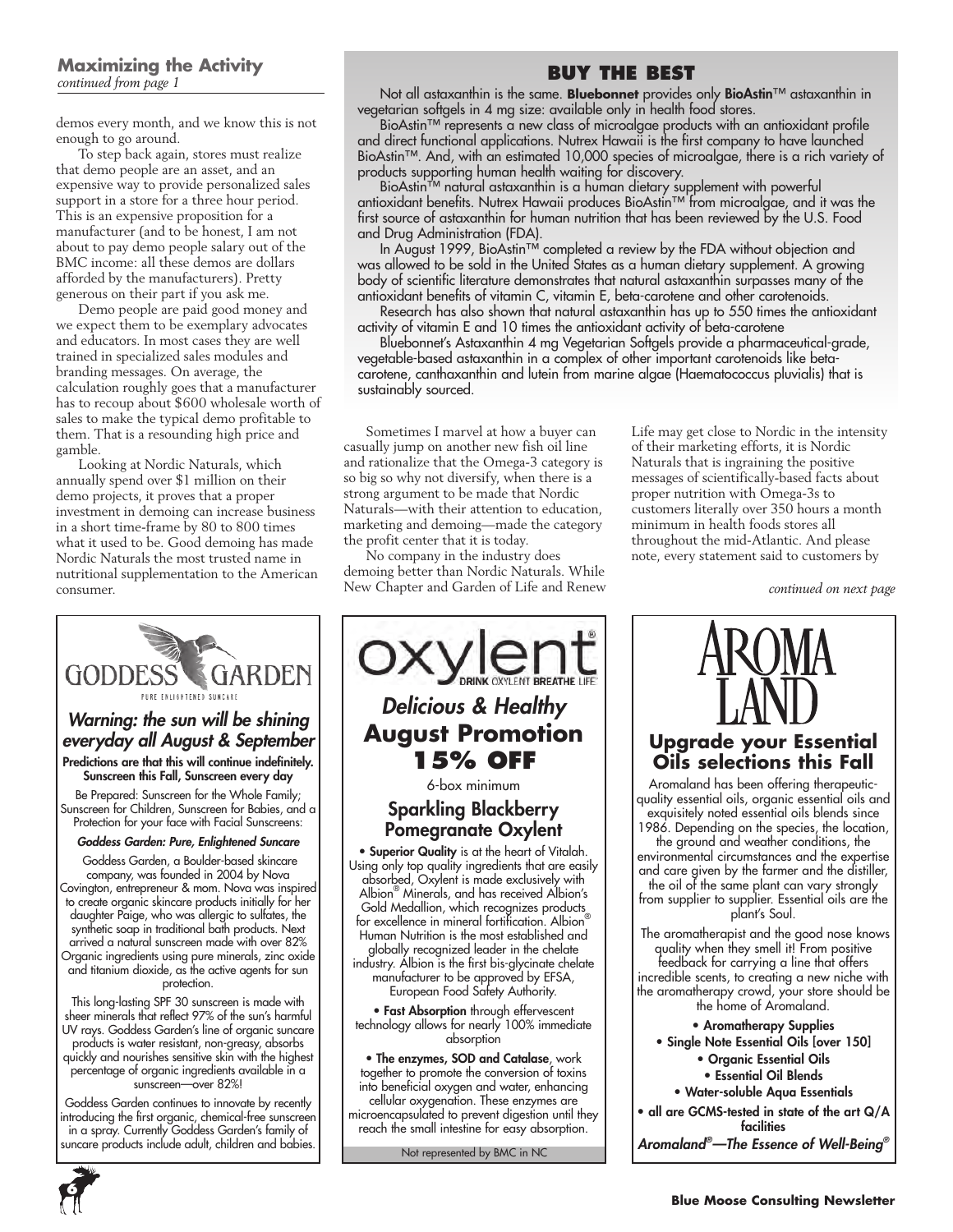Nordic Naturals is, by company demand, a positive message meant to keep the consumer optimistic and happy: no negative sales-talk or innuendos are allowed.

Demoing is expensive. As many stores have noted, the demo budgets for many manufacturers have been cut or limited as the economy has tightened the belts of the manufacturers. It should be noted how little the prices in nutritional supplements and natural/organic bodycare have gone up in the past three years as everything else has skyrocketed in prices. Kudos to our industry for trying to keep health affordable. To Nordic's credit, they have increased their demo budget each of the last three years, and have projected more demos than planned for the remainder of the year.

Back to the equation. Demos are expensive. They are a step that goes above in the commitment of the manufacturer to get the product to sell.

So what does the store need to learn in order to maximize this generous effort?

Stores need to get involved in the communication channels. Stores need to actively advertise the visitation by a trained educator. Stores need to make sure they plan ahead of time to have ample product on hand at demo-time, and consider rewarding the demo person with a follow-up order as the day ends if the demo achieved the desired sales results. The store needs to direct customers to the demo table if the occasion permits.

Each store will deal with the opportunity that a demo provides differently. Certainly, the demos are not intended to be an extra burden on a store, and in the nine years that I have witnessed demos performed as a natural foods broker, I would have to say that most demos occur without any burden on a store at all. Well over 90% of all demos are appreciated by stores upon analysis. The

#### **"We Are health food people" Chandra Pecovsky-Ianetta, BMC Demo Coordinator**



Greetings! My name is Chandra Pecovsky-Ianetta. I live in Atlanta, Georgia with my husband Matt and two sons Colin, 15 years and Zachary, 11 months. No that isn't a typo, my boys are 14 years apart! For 15 years I coached competitive gymnastics through the Elite level. In my career as a gymnastics coach/gym program director I was involved in all aspects of my athletes' training. I was in charge of muscle training, workouts, their nutrition and mental strength. Ultimately I oversaw how they sculpted and took care of the health of their bodies. I also managed the gym and staff of coaches for the girls' competitive team.

I traveled extensively over the years with my athletes, competing all over the USA in meets through the National Level. I trained numerous State, Regional and National Champions as well as collegiate bound gymnasts with scholarships. Training high level gymnasts and representing them at competition is the greatest passion I have. However, it is a very tough career to have while raising a family and burns you out quickly. In the summer of 2009, I moved to Annapolis, MD and took what I thought was just a little break from coaching. My sister Rachelle is a sales rep for Blue Moose and she introduced me to Michael. I began demoing for BMC in the DC/MD/NOVA region and did so for about 8 months. January of 2010, I moved back to Atlanta, got married and had my 2nd son. I loved working for Blue Moose and wanted to continue in some capacity. Since our brokerage does not represent Georgia, I approached Michael about the possibility of continuing on with BMC in another capacity. He offered me work assisting our General Manager, Laura, with some of her administrative workload. I continued this role throughout my pregnancy, which was fabulous as many of you know how great it would be to be pregnant and be able to work from home!

Last summer, Michael offered me the position of Demo Coordinator, as the current coordinator was taking a new role in the company. I was very excited about this offer and accepted. I have been the Demo Coordinator for Blue Moose officially since January of this year.

I am so blessed that my career path has taken me to Blue Moose Consulting. I have learned so much more about health and wellness and have changed many things about my own lifestyle as well as that of my children. I was healthier in my pregnancy and while nursing baby Zac by taking high levels of our Nordic Naturals Fish Oil, adding Aloe Life juices to my daily nutrition, along with our Bluebonnet prenatal vitamins. My baby boy has had nothing but organic, homemade baby food since he began eating.

Through my years as a gymnastics coach and the desire to be a part of a healthy, active life, I arrived at Blue Moose. I am so thankful that I have traveled down this road and ended up here. Being a part of this team has been a blessing for me not only in the betterment of my lifestyle, but helping others stay healthier as well. Not to mention the blessing I have received by being able to stay at home now with my boys full-time while working from home.

question still stands: can we make the demo programs being offered better? That is a question every store should ask themselves

If a store understands the role of the demo, and the function a good demo is supposed to have on the advancement of short-term and long-term sales, and if they want to replicate the amazing successes that Nordic Naturals has proven with their demo programs in the past decade, then the stores need to make the occasion of a demo a legitimate part of their sales strategies.

The way demo programs usually work is that the demos need to approved by either the manufacturer or our Demo Coordinator (Chandra Pecovsky, who is highlighted in this issue of the *BMC newsletter*) before the first of each month. That means that every store should have the demos marked on their calendar at the start of the month. Stores that take a moment to advertise the demos internally—on the website, with simple signage at the door or on the message board, or in the newsletter or on simple bag-stuffers placed at the register—always get customers who come in the day of the demo for information, the taste-testing or the little samples and literature that is usually provided.

Talk with your BMC Sales person about what strategies you can create to maximize this extra support. Obviously, if the demo is coordinated in conjunction with an advertised sale or promotion, then the reward will be greater all around.

BMC is pleased to try to run an exemplary demo program internally. You should never have to think about all the extra effort that goes into the successes on our end or from the manufacturer. The support should arrive seamlessly. Not every Manufacturer or broker chooses to provide demo support. Some companies are not large enough yet, and others try to develop a business model where dollars are invested elsewhere. Finally, not all demos work for all stores. Many stores have said to the BMC team that they don't get enough foot traffic to warrant a three-hour demo. These stores should work with our BMC sales team to plan a seasonal or quarterly demo.

Our Pennsylvania rep Linda Bechtolt has been getting her stores to plan Children's Days: making festive group events that highlight the exceptional new Bluebonnet *Rainforest Animalz*® children's chewables, the entire selection of Nordic Naturals Children's DHAs and Omegas & Gummies and the best-selling Nordic Berries, the chewable immune-supportive daily from **Immune Health Basics**, and more. What better way to bring in the family than a wellorchestrated and fun children's day?

Hair coloring is big business in the United States and many people are re-applying colors to their hair mid-summer as sun damage dullens the luster and shine. **Surya Brasil** trains people—usually women—to interact with the shopper to explain why our semi-permanents are safe *continued on page 8*